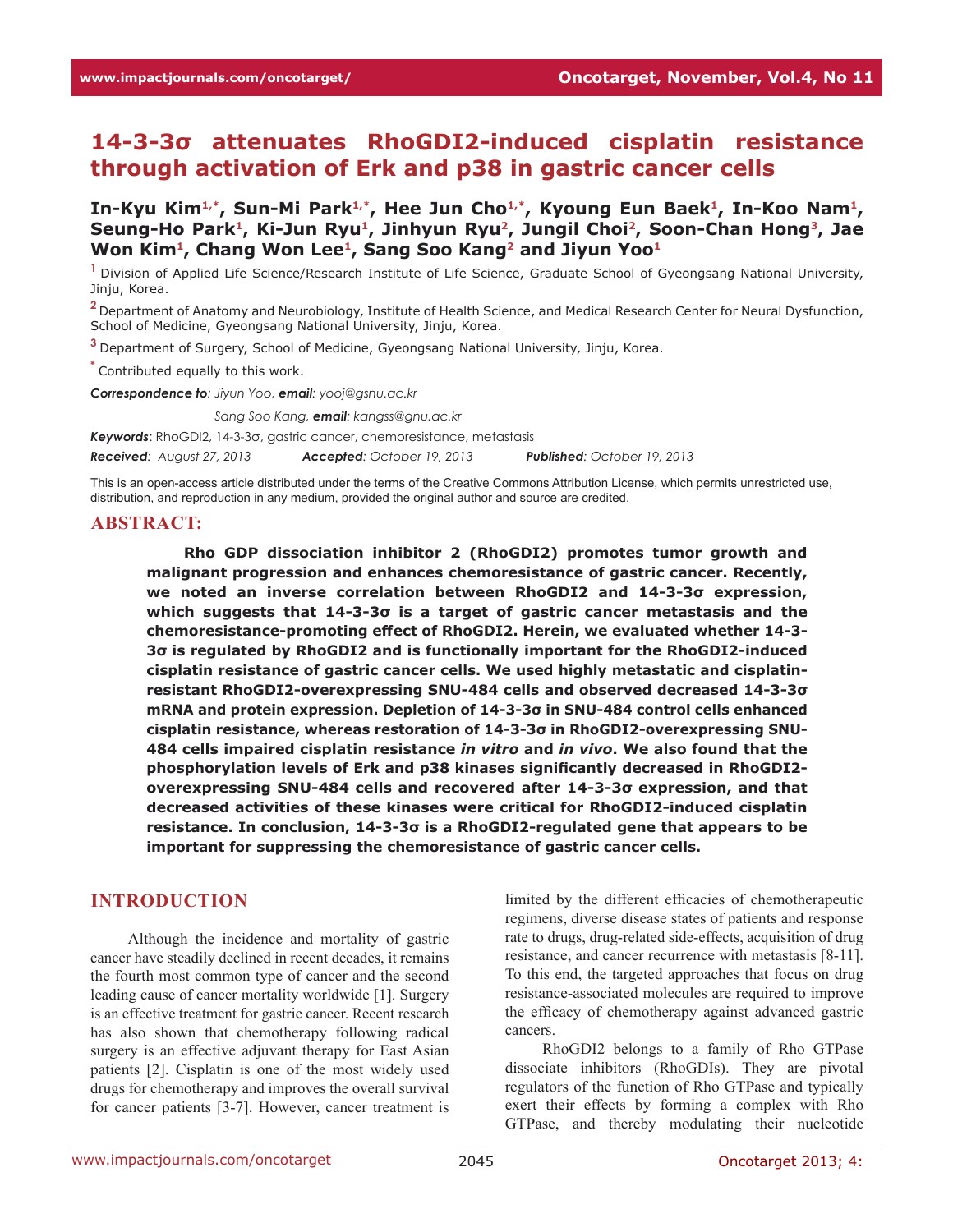exchange and membrane association. Therefore, RhoGDIs play significant roles in regulating the actin cytoskeleton, cell polarity, microtubule dynamics, membrane transport pathways, and transcription factor activities [12, 13]. Unlike other members of the family (such as RhoGDI1 and RhoGDI3), RhoGDI2 is preferentially expressed in hematopoietic cells, and appears to have a narrow selectivity and lower binding affinity for Rho GTPases [14]. RhoGDI2 associates with and negatively regulates Rac1 and Rac3 in breast cancer cells, but not RhoA, Cdc42, and RhoC [15]. In contrast, it positively regulates Rac1 in human bladder cancer cells [16]. The significant role of RhoGDI2 in cancer has been previously noted in several lines of study. RhoGDI2 expression is inversely correlated with invasive capacity in bladder cancer cell lines [17]. Furthermore, reduced RhoGDI2 protein expression has been associated with poor prognosis for patients with advanced bladder cancer [18]. In contrast, RhoGDI2 mRNA expression is significantly higher in ovarian adenocarcinomas than in benign adenomas [19]. Consistent with this finding, RhoGDI2 is overexpressed in human breast cancer cell lines, and it increases cancer cell invasiveness and motility *in vitro* [20]. We also demonstrated that RhoGDI2 expression is positively correlated with tumor progression and metastatic potential in gastric cancer [21]. In addition, our recent work demonstrated that RhoGDI2 is associated with the acquisition of resistance to chemotherapeutic agents (such as cisplatin), which is a hallmark of aggressive cancers, in gastric cancer cells [22].

To delineate the mechanism by which RhoGDI2 promotes gastric cancer cell invasion and chemoresistance, we performed two-dimensional gel electrophoresis (2- DE) on proteins that were derived from a RhoGDI2 overexpressing SNU-484 human gastric cancer cell line and control cells, and noted that levels of 14-3-3σ, which is a member of the multifunctional 14-3-3 protein family, were significantly reduced [23]. In this study, we demonstrated that the downregulation of  $14-3-3\sigma$  is largely correlated with the cisplatin-resistant phenotype of RhoGDI2-overexpessing gastric cancer cells. Of note, the restoration of  $14-3-3\sigma$  is associated with impaired RhoGDI2-induced chemoresistance of gastric cancer cells through the activation of p38 and Erk.

## **RESULTS**

#### **RhoGDI2 downregulates 14-3-3σ expression**

Previously, we identified 14 downregulated proteins in RhoGDI2-overexpressing SNU-484(GDI2-4) gastric cancer cells compared with control SNU-484(Mock) cells by using comparative 2-DE [23]. For further analysis, we selected 14-3-3σ that was previously implicated in cancer



**Figure 1: RhoGDI2 downregulates 14-3-3σ expression.** (A) Detailed 2-DE images of 14-3-3σ protein spots in RhoGDI2 overexpressing SNU-484(GDI2-4) cells compared with SNU-484(Mock) cells. (B) mRNA (upper panel) and protein (lower panel) expression of 14-3-3σ in RhoGDI2-overexpressing SNU-484(GDI2-4 and GDI2-7) cells. (C) mRNA expression of 14-3-3 isoforms in RhoGDI2-overexpressing SNU-484(GDI2-4 and GDI2-7) cells. (D) HeLa and MCF-7 cells were transiently transfected with RhoGDI2 expressing plasmid (Flag-RhoGDI2) and immunoblotted with indicated antibodies.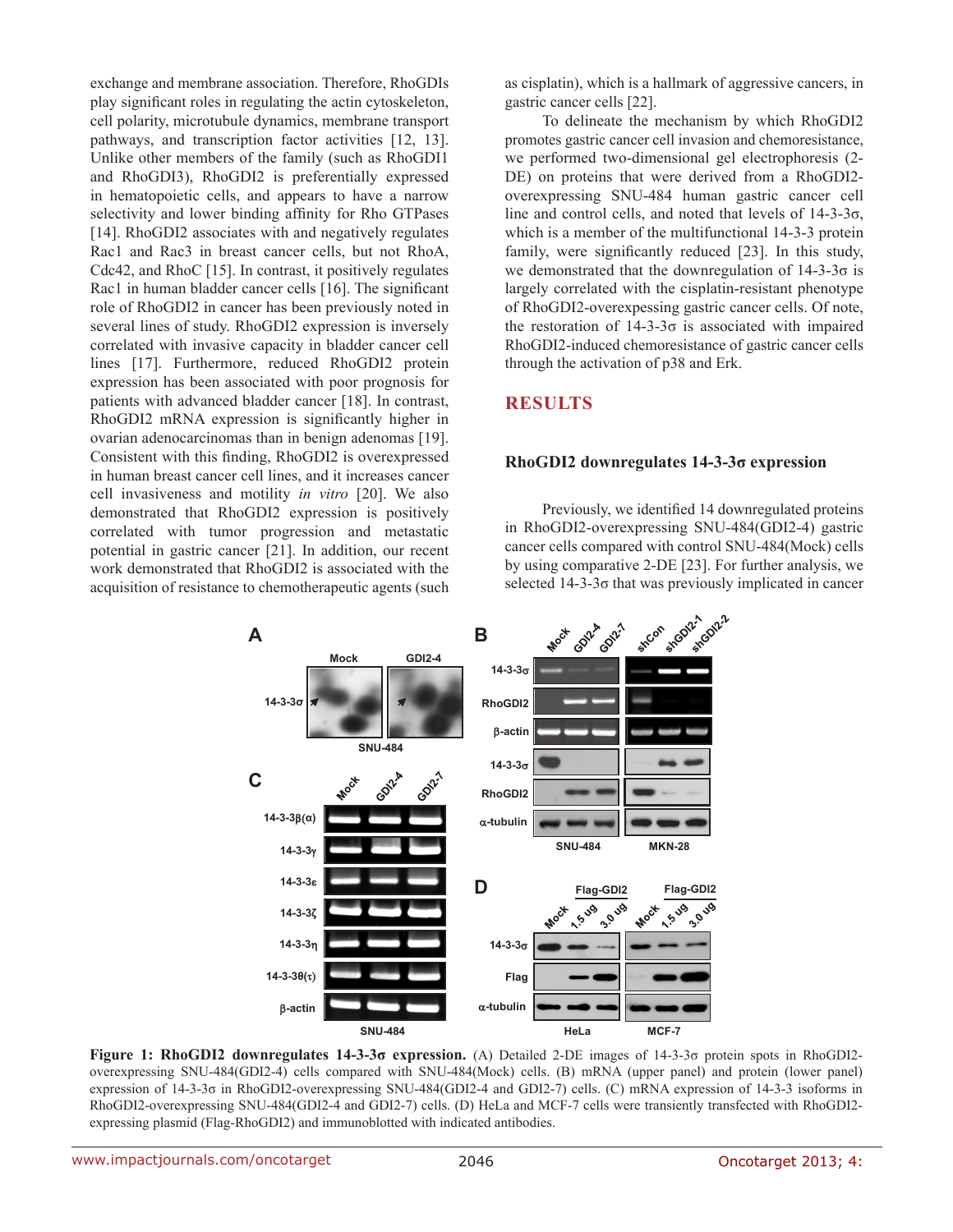cell proliferation, metastasis, and apoptosis. To validate our mass spectrometry results, we performed reverse transcription-polymerase chain reaction and western blot analyses to determine the mRNA and protein expression levels of 14-3-3σ in RhoGDI2-overexpressing SNU-484 cells and RhoGDI2-depleted MKN-28 cells. Consistent with the results of 2-DE and imaging analysis (Fig. 1A), the mRNA and protein expression of 14-3-3σ were significantly downregulated in RhoGDI2-overexpressing SNU-484 cells and upregulated in RhoGDI2-depleted MKN-28 cells, compared to its expression in control cells (Fig. 1B). We also examined the mRNA expression levels of the other 14-3-3 isoforms (β, γ, ε, ζ, η, and τ) in RhoGDI2-overexpressing SNU-484 cells, but could not find any significant differences between these cells and the control cells (Fig. 1C). To further elucidate whether the decreased expression of  $14-3-3\sigma$  is associated with RhoGDI2 expression, we observed 14-3-3σ expression levels in HeLa cells and MCF-7 cells after transient transfection with a Flag-tagged RhoGDI2 expression vector. As shown in Fig. 1D, transient expression of RhoGDI2 caused the markedly reduced expression of  $14-3-3\sigma$  compared with the expression level in the vectortransfected control cells, which suggests that  $14-3-3\sigma$  is a direct target of RhoGDI2.

## **Depletion of 14-3-3σ expression enhances cisplatin resistance of gastric cancer cells**

Since  $14-3-3\sigma$  is known to enhance the chemosensitivity of some types of cancer cells [24-27], we first examined whether depletion of endogenous 14-3- 3σ expression could enhance chemoresistance of gastric cancer cells. For this purpose, we used SNU-484(Mock) cells in which  $14-3-3\sigma$ , which is highly expressed (Fig. 1B), was depleted by employing siRNA transfection. As shown in Fig. 2A, the expression of  $14-3-3\sigma$  was markedly reduced in 14-3-3σ-specific siRNA transfected cells, but not in control siRNA transfected cells. To determine whether the depletion of  $14-3-3\sigma$  expression affects cisplatin-induced apoptosis, we analyzed the cells by TUNEL staining. Control cells were highly sensitive to cisplatin-induced apoptosis (Fig. 2B and C), as previously reported.<sup>22</sup> However, depletion of  $14-3-3\sigma$  significantly attenuated cisplatin-induced apoptosis (Fig. 2B and C) and cleavage of poly(ADP-ribose) polymerase (PARP) (Fig. 2D) in SNU-484(Mock) cells. These results led us to hypothesize that the downregulation of  $14-3-3\sigma$ contributes to the RhoGDI2-induced chemoresistance of gastric cancer cells.



**Figure 2: Depletion of 14-3-3σ expression enhances cisplatin resistance in gastric cancer cells.** (A) Representative immunoblot for 14-3-3σ in 14-3-3σ-depleted SNU-484(Mock) cells. (B) Representative images for TUNEL staining of 14-3-3σ-depleted SNU-484(Mock) cells after cisplatin treatment (10 µg/ml) for 24 h. (C) Histogram shows the ratio of TUNEL-positive 14-3-3σ-depleted SNU-484(Mock) cells after cisplatin treatment (10  $\mu$ g/ml) for 24 h. Data are mean  $\pm$  SD of three individual experiments, each in triplicate. \*, *P* 0.01 as determined by paired Student *t* test. (D) Representative immunoblot for PARP cleavage after cisplatin treatment in 14-3-3σ-depleted SNU-484(Mock) cells.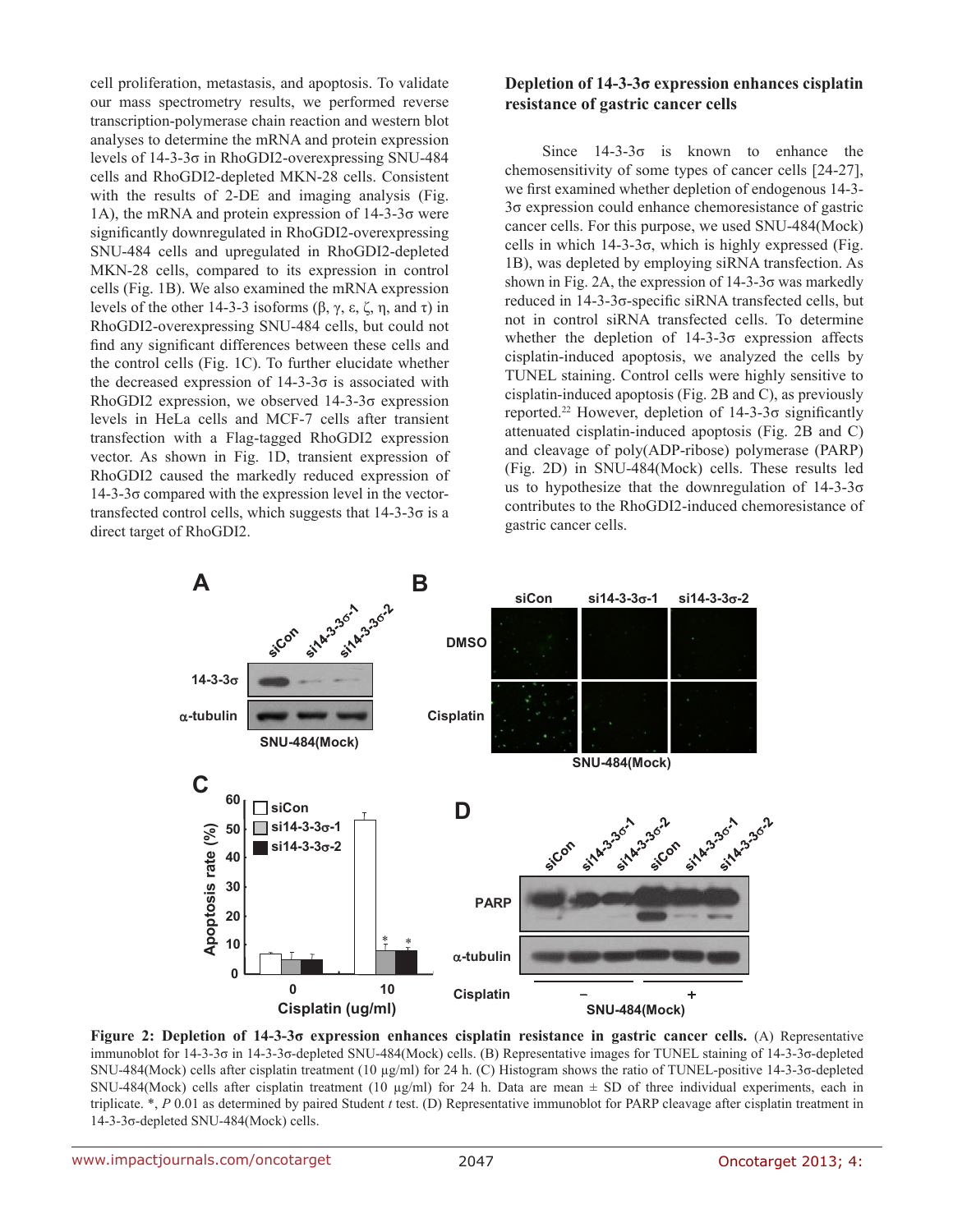## **Ectopic expression of 14-3-3σ restores chemosensitivity to cisplatin in RhoGDI2 overexpressing gastric cancer cells**

To determine whether 14-3-3σ expression can alter cellular sensitivity to cisplatin in RhoGDI2 overexpressing gastric cancer cells, we established 14-3-3σ-overexpressing cells in RhoGDI2-overexpressing SNU-484(GDI2-7) cells. To this end, a myc-tagged 14- 3-3σ expression vector (pcDNA4-myc-His/14-3-3σ) or

empty vector (pcDNA4-myc-His) was stably transfected into RhoGDI2-overexpressing SNU-484(GDI2-7) cells. The expression levels of  $14-3-3\sigma$  in the respective cells were verified by performing western blot analysis using anti-myc antibody (Fig. 3A). RhoGDI2-overexpressing SNU-484(GDI2-7/Mock) control cells were highly resistant to cisplatin-induced apoptosis (Fig. 3B and C), as previously reported [22]. However, the overexpression of 14-3-3σ significantly increased cisplatin-induced apoptosis (Fig. 3B and C) and PARP cleavage (Fig. 3D) in RhoGDI2-overexpressing SNU-484(GDI2-7) cells.



**Figure 3: Ectopic expression of 14-3-3σ restores chemosensitivity to cisplatin in RhoGDI2-overexpressing gastric cancer cells.** (A) Representative immunoblot for myc in 14-3-3σ-overexpressing SNU-484(GDI2-7) cells. (B) Representative images for TUNEL staining of 14-3-3σ-overexpressing SNU-484(GDI2-7) cells after cisplatin treatment (10 µg/ml) for 24 h. (C) Histogram shows the ratio of TUNEL-positive 14-3-3σ-overexpressing SNU-484(GDI2-7) cells after cisplatin treatment for 24 h. Data are mean ± SD of three individual experiments, each in triplicate. \*, *P* < 0.01 as determined by paired Student *t* test. (D) Representative immunoblot for PARP cleavage after cisplatin treatment in 14-3-3σ-overexpressing SNU-484(GDI2-7) cells. (E) *In vivo* chemoresistance assay of 14-3-3σ-overexpressing SNU-484(GDI2-7) cells. Xenograft tumor volumes in mice treated with cisplatin or PBS are shown. Tumor volume is presented as the mean  $\pm$ SD (*n* = 12 mice in each group). (F) Representative images of tumor derived from 14-3-3σ-overexpressing SNU-484(GDI2-7) and control cells in mice treated with cisplatin or PBS for 35 days.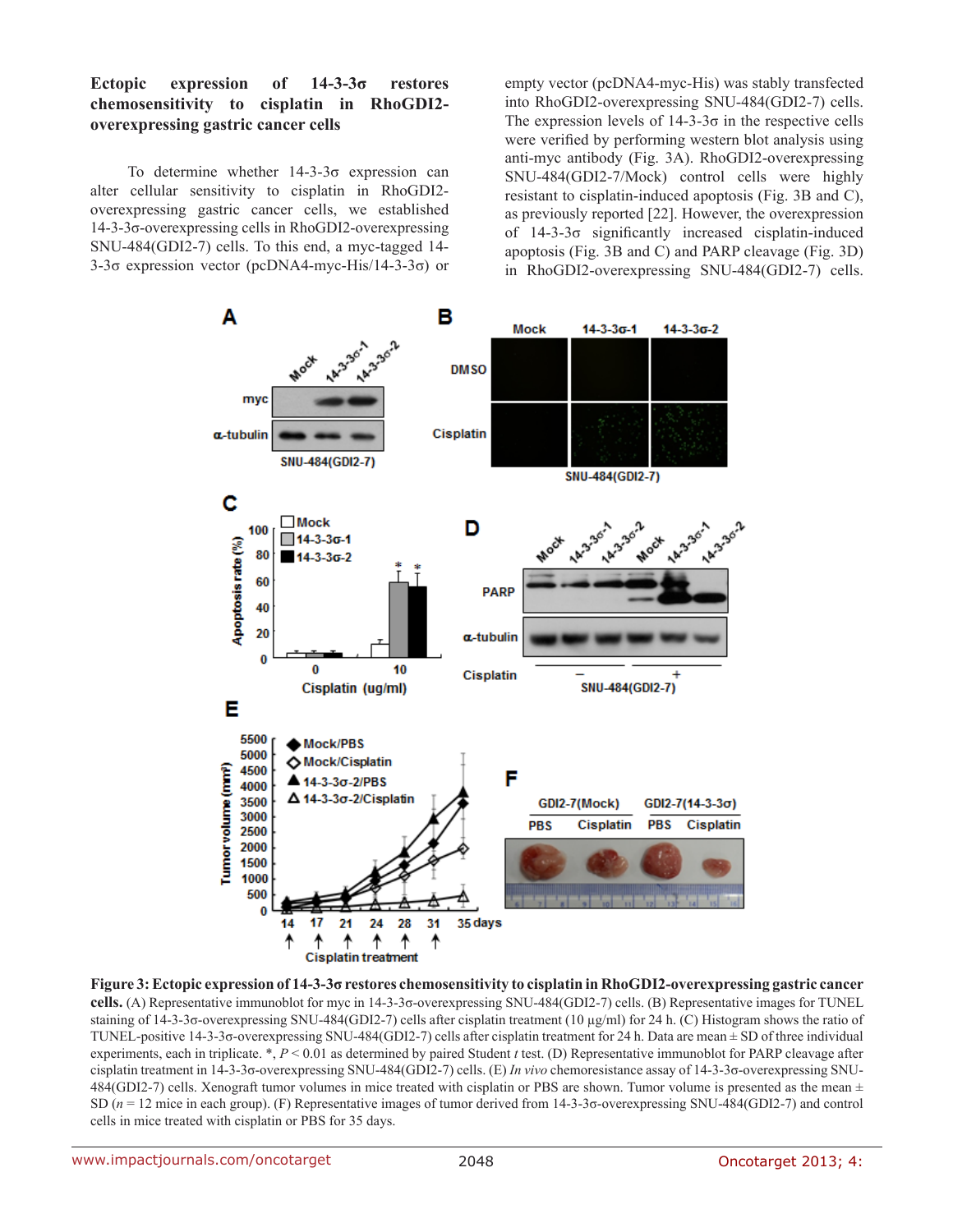These results suggest that the downregulation of  $14-3-3\sigma$ expression confers resistance to RhoGDI2-overexpressing gastric cancer cells against cisplatin-induced apoptosis.

To determine if 14-3-3σ expression affects the chemosensitivity of RhoGDI2-overexpressing gastric cancer cells *in vivo*, 14-3-3σ-overexpressing SNU-484(GDI2-7/14-3-3σ-2) cells and control cells (GDI2- 7/Mock) were injected subcutaneously into the flanks of nude mice. Growth of the 14-3-3σ-overexpressing SNU-484(GDI2-7/14-3-3σ-2) cell-injected tumor did not differ from that of control cells (Fig. 3E and F). Cisplatin significantly inhibited tumor growth in mice that had been injected with 14-3-3σ-overexpressing SNU-484(GDI2-  $7/14-3-3\sigma-2$ ) cells, but not in mice that had been injected with control cells (GDI2-7/Mock) (Fig. 3E and F). These findings indicate that  $14-3-3\sigma$  contributes to the inhibition of resistance to cisplatin of RhoGDI2-expressing gastric cancer cells in xenograft tumor models.

#### **Suppression of Erk and p38 activities enhances cisplatin resistance of gastric cancer cells**

Since mitogen-activated protein kinase (MAPK) pathways are implicated in the execution of apoptosis by different cytotoxic agents and p38/JNK kinase activities have been known to be increased in RhoGDI2-depleted breast cancer cells [15], we first assessed whether the activities of these apoptosis-related kinases are suppressed in RhoGDI2-overexpressing gastric cancer cells. To this end, we examined MAPK activation in RhoGDI2-overexpressing SNU-484 cells by assessing their phosphorylation states by using antibodies specific to the phosphorylated species of each enzyme. As shown in Fig 4A, the phosphorylation levels of Erk and p38, but not JNK, were significantly decreased in RhoGDI2 overexpressing SNU-484(GDI2-4 and GDI2-7) cells compared with control cells (Mock) under normal culture condition. We next examined whether suppression of Erk or p38 activity affects cisplatin-induced apoptosis in gastric cancer cells. Suppression of Erk and p38 activity by U0126 and SB203580, respectively, significantly inhibited cisplatin-induced apoptosis (Fig. 4B and C) and PARP cleavage (Fig. 4D) in SNU-484(Mock) cells. These results suggest that suppression of Erk and p38 activity is critical for the cisplatin resistance of gastric cancer cells.

![](_page_4_Figure_5.jpeg)

**Figure 4: Suppression of Erk and p38 activation attenuates cisplatin-induced apoptosis in gastric cancer cells.** (A) Representative immunoblot for phosphorylated and total Erk, JNK, and p38MAPK in RhoGDI2-overexpressing SNU-484(GDI2-4 and GDI2-7) cells. (B) Representative images for TUNEL staining of SNU-484(Mock) cells in the presence or absence of respective inhibitor after cisplatin treatment (10 µg/ml) for 24 h. (C) Histogram shows the ratio of TUNEL-positive SNU-484(Mock) cells in the presence or absence of respective inhibitor after cisplatin treatment (10  $\mu$ g/ml) for 24 h. Data are mean  $\pm$  SD of three individual experiments, each in triplicate. \*, *P* < 0.01 as determined by paired Student *t* test. (D) Representative immunoblot for PARP cleavage of SNU-484(Mock) cells in the presence or absence of respective inhibitor after cisplatin treatment.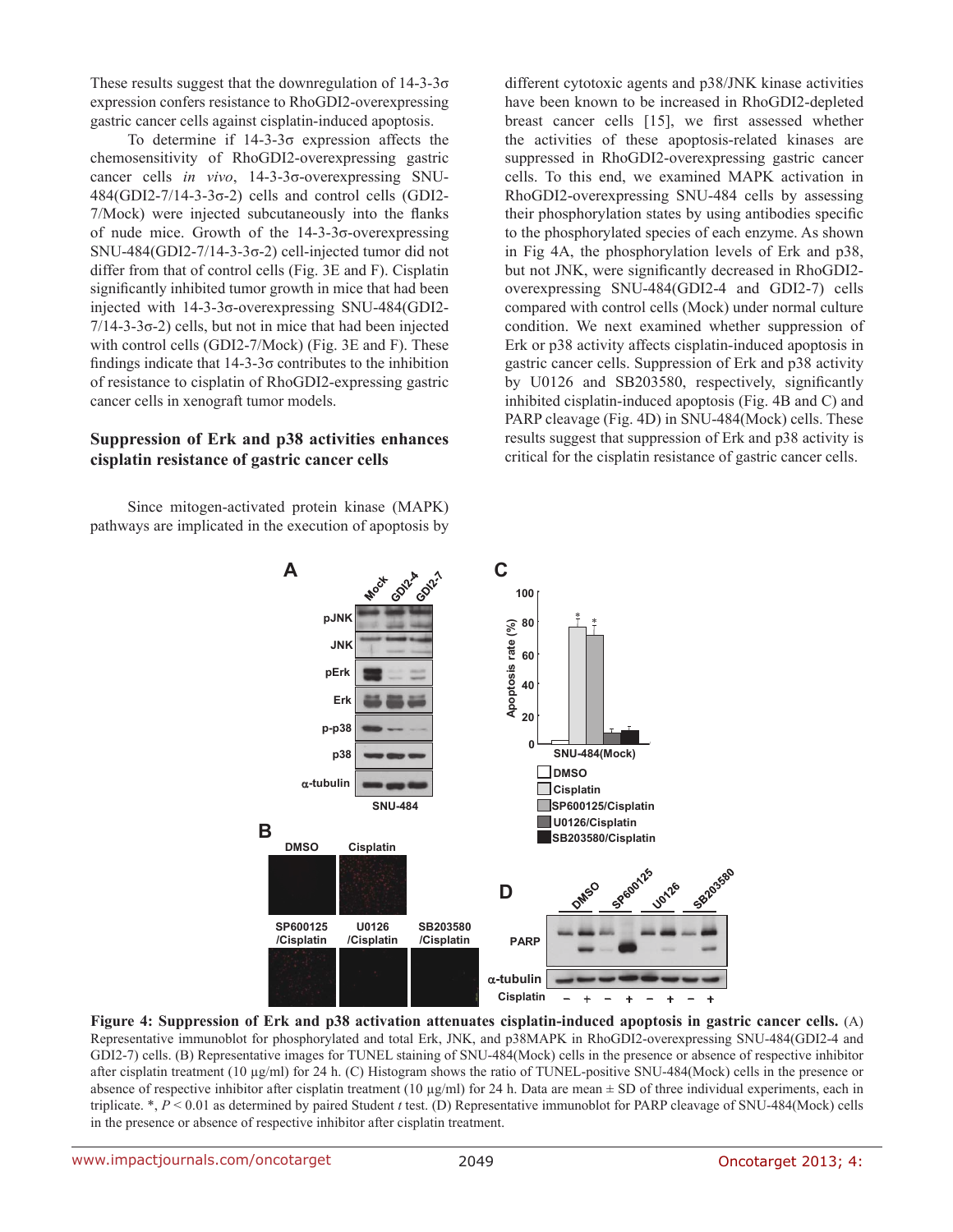## **Ectopic expression of 14-3-3σ attenuates RhoGDI2-induced cisplatin resistance of gastric cancer cells through Erk and p38 activation**

Since 14-3-3σ regulates MAPK activity and the activities of Erk and p38 were repressed in RhoGDI2 overexpressing SNU-484(GDI2-4 and GDI2-7) cells (Fig. 4A), we examined whether the downregulation of 14-3-3σ expression is critical for the repression of Erk and p38 activities in RhoGDI2-overexpressing SNU-484(GDI2-7) cells. As we expected, the levels of phospho-Erk and phospho-p38 markedly increased in 14-3-3σ-overexpressing SNU-484(GDI2-7) cells (14-33σ-1 and 14-3-3σ-2) compared with control (Mock) cells (Fig. 5A). As shown in Figure 3, the overexpression of 14- 3-3σ significantly increased cisplatin-induced apoptosis in RhoGDI2-overexpressing SNU-484(GDI2-7) cells. We next examined whether 14-3-3σ-mediated activation of Erk and p38 activities is critical for the recovery of cisplatin sensitivity in RhoGDI2-overexpressing SNU-484(GDI2-7) cells. Suppression of Erk and p38 activities by their specific inhibitors, respectively, markedly inhibited cisplatin-induced apoptosis (Fig. 5B and C) and PARP cleavage (Fig. 5D) in 14-3-3σ-overexpressing SNU-484(GDI2-7) cells (14-3-3σ-1 and 14-3-3σ-2). All of these results suggest that the suppression of 14-3-3σ-mediated Erk and p38 activation is critical for the cisplatin resistance

![](_page_5_Figure_3.jpeg)

**Figure 5: Ectopic expression of 14-3-3σ attenuates RhoGDI2-induced cisplatin resistance in gastric cancer cells through Erk and p38 activation.** (A) Representative immunoblot for phosphorylated and total MAPK in 14-3-3σ-restored RhoGDI2 overexpressing SNU-484(GDI2-7) cells. (B) Representative images for TUNEL staining of 14-3-3σ-restored RhoGDI2-overexpressing SNU-484(GDI2-7) cells in the presence or absence of respective inhibitor after cisplatin treatment (10 µg/ml) for 24 h. (C) Histogram shows the ratio of TUNEL-positive 14-3-3σ-restored RhoGDI2-overexpressing SNU-484(GDI2-7) cells in the presence or absence of respective inhibitor after cisplatin treatment (10  $\mu$ g/ml) for 24 h. Data are mean  $\pm$  SD of three individual experiments, each in triplicate. \*, *P* < 0.01 as determined by paired Student *t* test. (D) Representative immunoblot for PARP cleavage of 14-3-3σ-restored RhoGDI2 overexpressing SNU-484(GDI2-7) cells in the presence or absence of respective inhibitor after cisplatin treatment.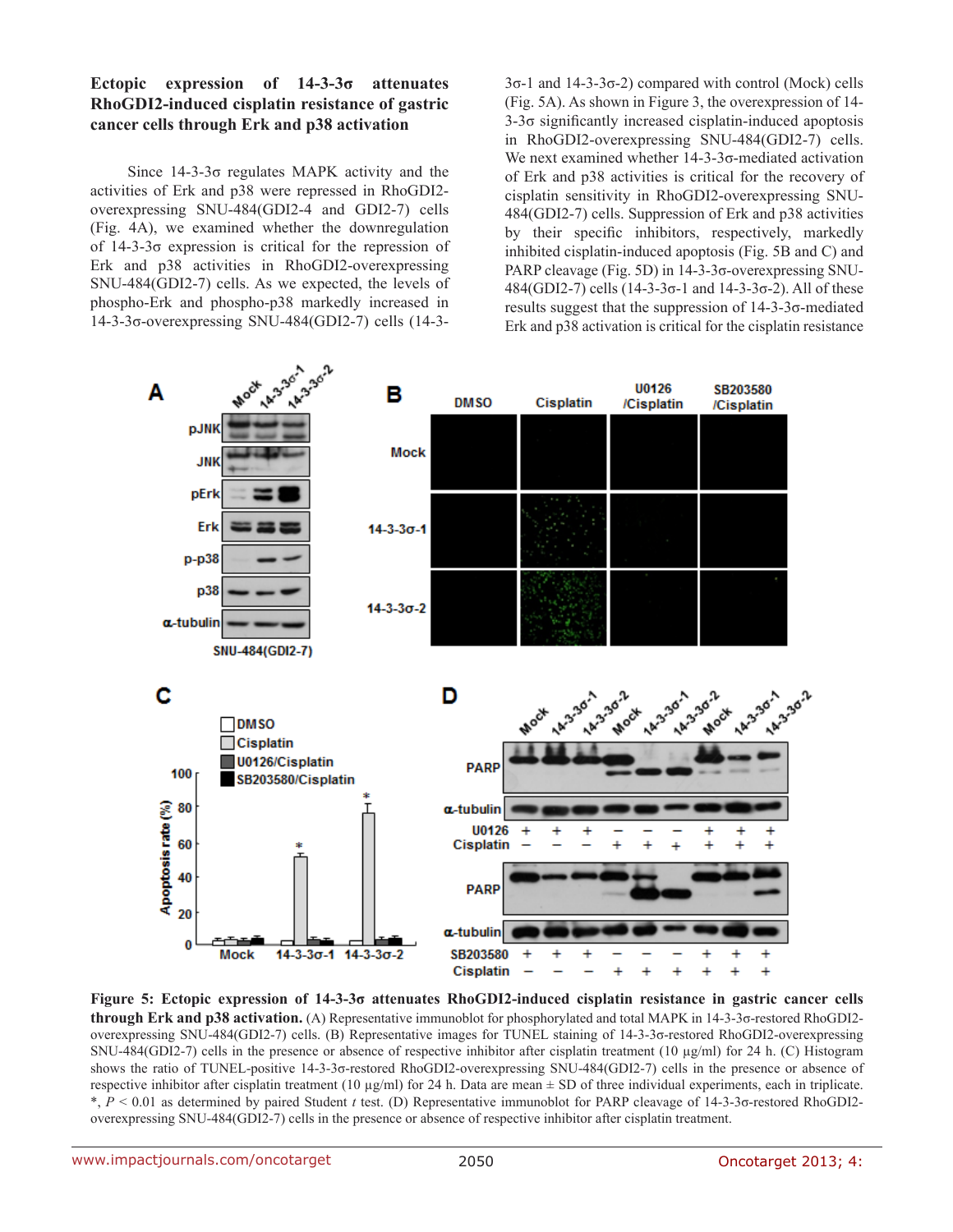of RhoGDI2-expressing gastric cancer cells.

#### **14-3-3σ suppresses RhoGDI2-induced migration and invasion abilities of gastric cancer cells**

Since RhoGDI2 promotes gastric cancer cell  $invasion<sup>21</sup>$  as well as enhances cisplatin resistance, we next examined whether the restoration of 14-3-3σ could alter the migration and invasive properties in RhoGDI2 overexpressing gastric cancer cells. Ectopic expression of 14-3-3σ considerably decreased the invasiveness of RhoGDI2-overexpressing SNU-484(GDI2-7) cells (14-  $3-3\sigma-1$  and  $14-3-3\sigma-2$ ) compared with control (Mock) cells (Figure 6A). Next, we checked the migrating ability of 14-3-3σ-overexpressing SNU-484(GDI2-7) cells by using a wound healing assay. For this analysis, we used a culture-insert, where a non-bias cell-free gap is produced

as the "wound" when the culture-insert is removed. Immediately after removal of the culture-insert, cell images were obtained at various time points (0-30 h) under a light microscope. After 30 h, complete wound closure (100%) was achieved in the RhoGDI2-overexpressing SNU-484 control (Mock) cells, whereas only 14.9% (14- 3-3σ-1) and  $41\%$  (14-3-3σ-2) wound closure was achieved in 14-3-3σ-overexpressing SNU-484(GDI2-7) cells compared with the control cells (Figure 6B and C). Taken together, these results suggest that the downregulation of 14-3-3σ expression plays a key role in RhoGDI2 induced gastric cancer cell migration and invasion. In an effort to exclude the possibility that the effect of 14-3-3σ on the migration and invasion of RhoGDI2 overexpressing gastric cancer cells was attributable to different proliferation rates, we compared the growth rates of 14-3-3σ-overexpressing SNU-484(GDI2-7) cells (14-3-3σ-1 and 14-3-3σ-2) with those of control

![](_page_6_Figure_4.jpeg)

**Figure 6: Ectopic expression of 14-3-3σ suppresses RhoGDI2-induced gastric cancer cell migration and invasion.** (A) Representative images of invading cells through the matrigel-coated membrane stained by propidium iodide. Quantitative data of invasion assay are expressed relative to the invasion ability of SNU-484(GDI2-4/Mock) cells. Data are mean ± SD of three individual experiments, each in triplicate. \*, *P* < 0.01 as determined by paired Student *t* test. (B) Representative images of migrating cells obtained at indicated time points after wound formation by phase contrast microscopy and using Wimasis Image Analysis software. (C) Quantitative analysis of wound healing assay by using the WimScratch software (Wimasis). Data represent the percentage of wound area at indicated time points in control and 14-3-3σ-overexpressing SNU-484(GDI2-4) cells. (D) Effect of 14-3-3σ overexpression on the proliferation of RhoGDI2 overexpressing SNU-484(GDI2-7) cells.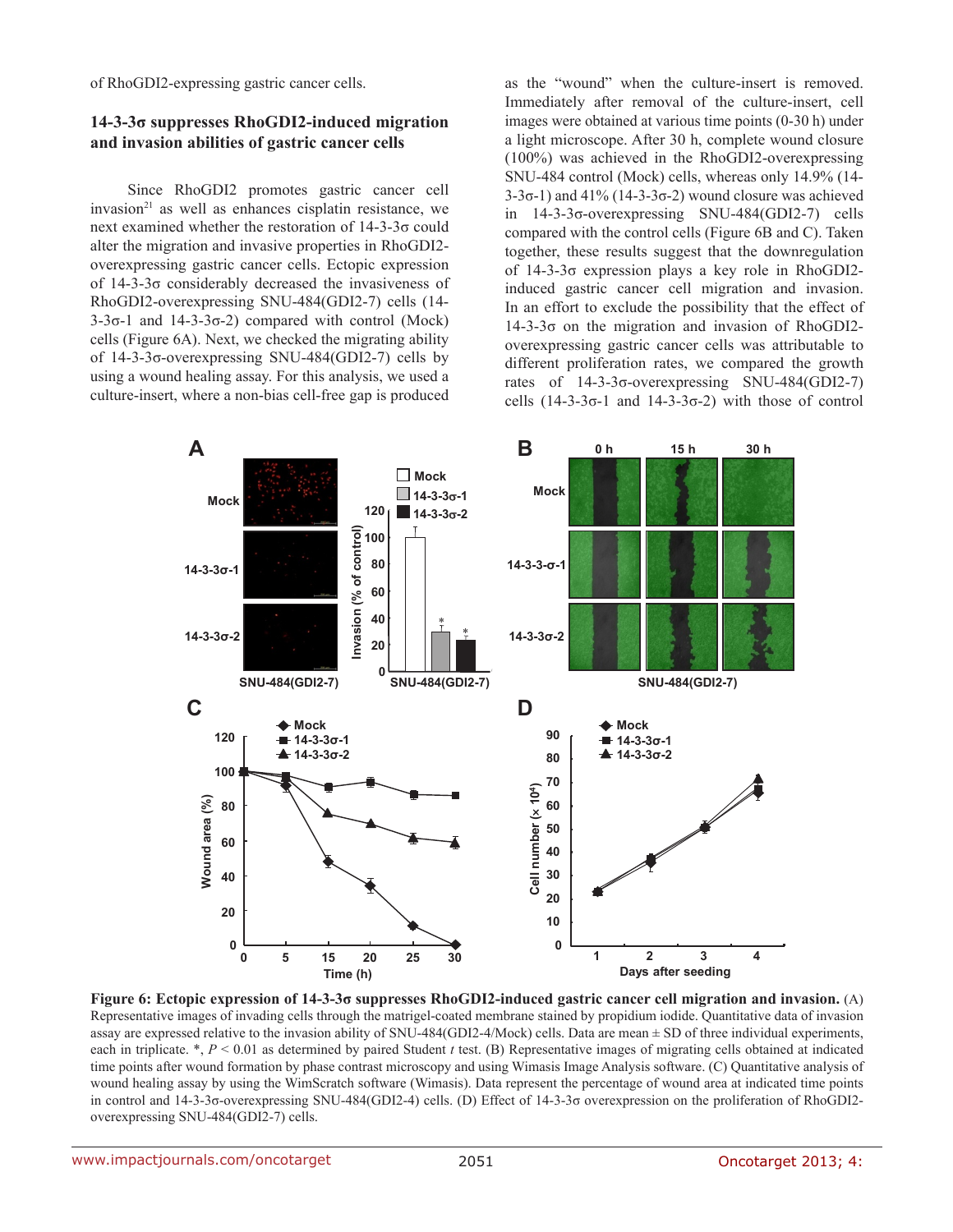(Mock) cells. Under the same growth conditions, all of the cells exhibited similar growth rates (Figure 6D), thereby indicating that decreased tumor cell migration and invasion via the expression of  $14-3-3\sigma$  in the respective cells was not associated with their proliferation rates.

## **DISCUSSION**

Several studies over the last decade have linked RhoGDI1 expression to apoptosis and chemoresistance of various human cancer cells. For example, the reduction of RhoGDI1 expression is associated with astrocytoma cell protection and tamoxifen resistance of breast cancer cells [28, 29]. In addition, Ronneburg et al. demonstrated that RhoGDI1 may sensitize invasive breast cancer to treatment with CMF (cyclophosphamide, methotrexate, and 5-fluorouracil), and higher RhoGDI1 expression tends to be correlated with a better clinical outcome [30]. However, RhoGDI1 was also described as an antiapoptotic protein in breast, lymphoma, fibrosarcoma, and lung cancer cells [31-33]. In contrast to RhoGDI1, several groups have focused their research on elucidating the explicit mechanisms by which RhoGDI2 regulates aggressive features of cancer cells, particularly motility, invasiveness, and metastasis. However, we recently suggested that RhoGDI2 enhances the chemoresistance of gastric cancer through the upregulation of Bcl-2 expression as well as promotes tumor growth and malignant progression.<sup>22</sup> Consistent with our results, Zheng et al. suggested that the knockdown of RhoGDI2 expression significantly increases the sensitivity of colon cancer cells to 5-FU [34], and that the ectopic expression of RhoGDI2 in gastric cancer cells induces resistance to 5-FU and reverses 5-FU-induced G2/M phase arrest [35].

RhoGDI1 protects breast cancer cells from druginduced apoptosis through the inhibition of Rac1 cleavage that is mediated by capase-3 [31]. Although RhoGDI1 is completely resistant to degradation during apoptosis, RhoGDI2 is well characterized as being a substrate for caspases and is cleaved in various cells during apoptosis [36]. Therefore, RhoGDI2 may act as an antiapoptotic molecule via a mechanism that is distinct from RhoGDI1 and may do so prior to caspase activation during druginduced apoptosis. To delineate the mechanism by which RhoGDI2 contributes to chemoresistance and tumor metastasis, we performed 2-DE on proteins that were derived from a RhoGDI2-overexpressing SNU-484 human gastric cancer cell line and control cells. We found that the expression levels of  $14-3-3\sigma$  were significantly downregulated in the RhoGDI2-overexpressing gastric cancer cells [23]. The results of this study indicate that  $14-3-3\sigma$  is a direct target of RhoGDI2 and that the downregulation of  $14-3-3\sigma$  is important for enhancing the chemoresistance of RhoGDI2-expressing gastric cancer cells. 14-3-3σ was first identified as being a human mammary epithelium-specific marker 1 (HME1) and

www.impactjournals.com/oncotarget 2013; 4:

participates in the regulation of subcellular localization, protein stability, cell apoptosis, proliferation, and the cell cycle [37-39]. However,  $14-3-3\sigma$  is directly associated with human cancers, and the downregulation of  $14-3-3\sigma$ expression has been observed in various human cancers, including those of the lung, prostate, breast, and liver [40, 41]. Consistent with our findings, several previous findings have shown that 14-3-3σ expression is elevated in response to different cellular stresses, and that it enhances the chemosensitivity of human colorectal, breast, and nasopharyngeal cancer [24-27].

We also suggested that the ectopic expression of  $14-3-3\sigma$  could activate Erk and p38 MAPK, and that suppression of 14-3-3σ-mediated Erk and p38 activation is critical for the cisplatin resistance of RhoGDI2 overexpressing gastric cancer cells. We showed that the phosphorylation levels of Erk and p38 kinase are markedly downregulated in RhoGDI2-overexpressing (14-3-3σ downregulated) gastric cancer cells. However, the restoration of  $14-3-3\sigma$  expression reverses this phenomenon. It is believed that MAPK activation is a major component that decides the fate of a cell in response to cisplatin. The pro-death or pro-survival roles of MAPKs in response to cisplatin could depend on the type of activated MAPK. While the activation of p38 plays only a pro-death role, the induction of Erk can take on both roles (survival or cell death) as a consequence [42]. Consistent with our results, the knockdown of RhoGDI2 expression significantly increases the phosphorylation levels of p38 kinase, and pretreatment with p38 kinase inhibitor significantly inhibits the apoptosis of RhoGDI2-depleted breast cancer cells [15]. Benzinger et al. also showed that the ectopic expression of  $14-3-3\sigma$  enhances Erk1/2 activity in colon cancer cells [43]. The increase in MAPK activity that was observed after  $14-3-3\sigma$  expression may be due to interactions with multiple ligands. Among others, A-RAF, B-RAF, and c-RAF seem to be good candidates because previous studies on the interaction between RAF proteins and 14-3-3 isoforms have shown that 14-3-3 proteins are critical modulators of RAF activity [44].

We also examined the possible pathways that lead to RhoGDI2-induced  $14-3-3\sigma$  downregulation. Recently, we demonstrated that phospholipase C-gamma (PLCγ) is activated in RhoGDI2-overexpressing SNU-484 cells, and that it is required for RhoGDI2-mediated cisplatin resistance and cancer cell invasion in gastric cancer [45]. To determine whether PLC is required for RhoGDI2 induced  $14-3-3\sigma$  downregulation, we examined the expression levels of  $14-3-3σ$  in PLCγ-depleted SNU-484(GDI2) and control cells, but did not observe any difference (data not shown). Alternatively, ongoing studies in our laboratory have revealed that Rac1, but not RhoA or Cdc42, is activated in RhoGDI2-overexpressing gastric cancer cells. Therefore, we are now examining whether the activation of Rac1 is involved in RhoGDI2-induced 14-3-3σ downregulation.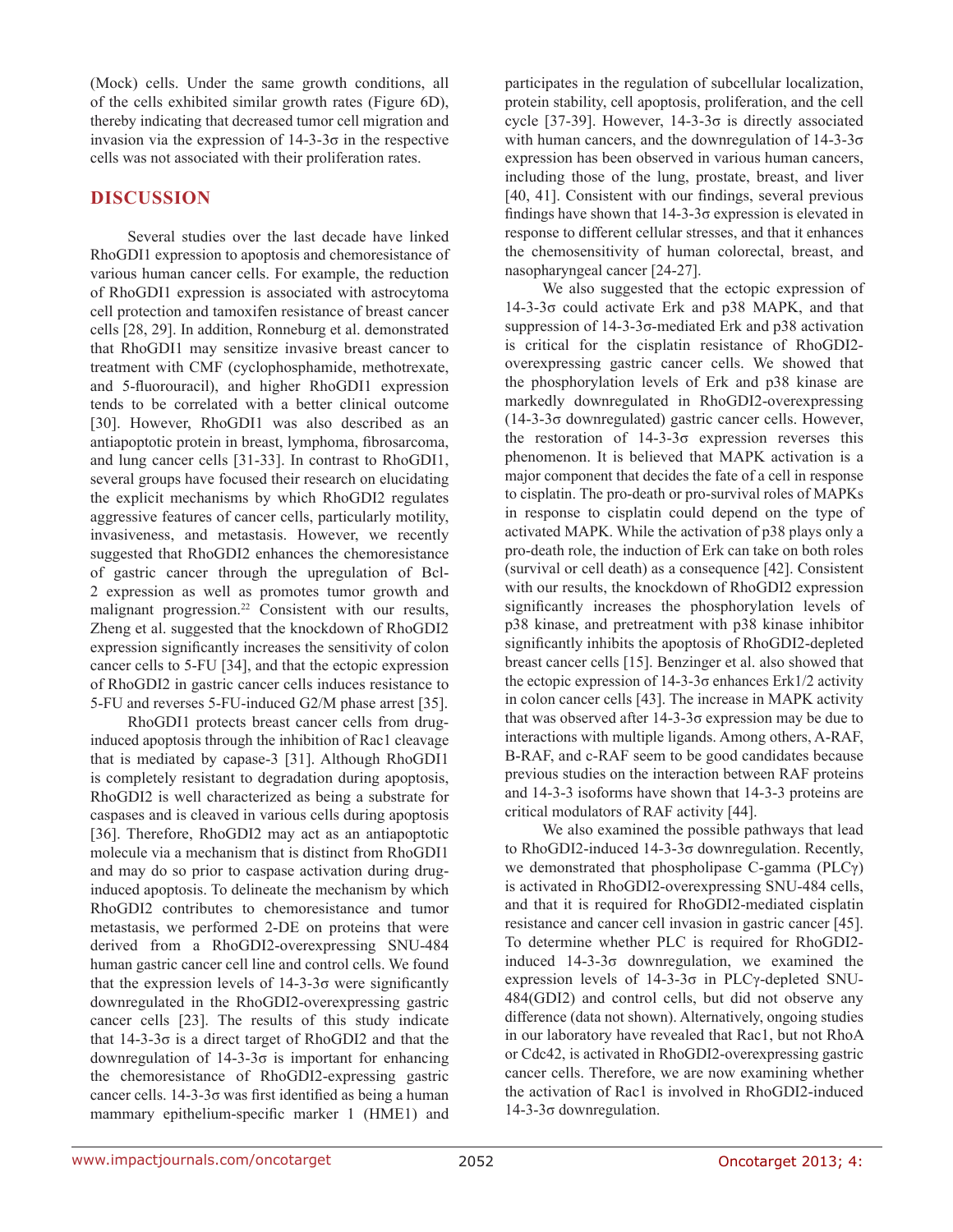## **MATERIALS AND METHODS**

#### **Cell cultures and reagents**

Human gastric cancer cell lines SNU-484 derived RhoGDI2-overexpressing cells (GDI2-4 and GDI2-7) were maintained in RPMI-1640 medium (SIGMA). Human cervical cancer cell line HeLa and breast cancer cell line MCF-7 were cultivated in DMEM (SIGMA). All cell lines were maintained as mono-layer cultures in each optimal medium supplemented with 10% heat-inactivated FBS (Gibco, Invitrogen) and 2% of a penicillin-streptomycin (antibiotic-antimycotic) mixture (Gibco, Invitrogen) The SNU-484 cells stably transfected with RhoGDI2 and MKN-28 cells stably transfected with shRNA-expressing lentiviral vector for targeting RhoGDI2 were described in our previous report [21, 22]. Cisplatin was purchased from SIGMA. SP600125 (JNK inhibitor), U0126 (MEK1/2 inhibitor), and SB203580 (p38 inhibitor) were purchased from Cell Signaling Technology.

#### **Reverse Transcription-PCR analysis**

Total RNA was isolated using an RNeasy mini kit (Qiagen, Valencia, CA, USA) according to the manufacturer's instructions. RT-PCR was performed using a Maxime RT-PCR PreMix kit (Intron, Taejon, Korea). 200 ng of total RNA and specific primer were added into the Maxime RT-PCR PreMix tubes and RNase-free water was added to a total volume of 20 µl. RT-PCR was performed using a Thermo Electron PCR thermal cycler. Amplified products were separated on  $1 \sim 1.5\%$  agarose gels. The RT-PCR conditions were as follows: 45°c for 30 min (reverse transcription), 94° c for 5 min (inactivation of RTase), 94° c for 1 min, 55° c for 1 min, 72° c for 1 min for  $23 \sim 38$  cycles, followed by 10 min of incubation at 72 $\degree$ c. The used primers were described in Supplementary Table 1.

### **Construction of the 14-3-3σ expression plasmid and transfection**

Human 14-3-3σ cDNA was amplified by PCR using the following primers: 5'-GATCGGAATCCAGAGCGAAACCTGCTCTCAG-3' and

5'-GATCGGGATCCTGATGAGGGTGCTGTCTTTG-3'. PCR products were cloned into the pcDNA4/myc-His© (Invitrogen). RhoGDI2-overexpressing SNU-484(GDI2-7) cells were transfected with 14-3-3σ expressing plasmid by using the FuGENE® 6 reagent (Promega) following the manufacturer's instructions. After 48h of incubation, cells were treated with Zeocin<sup>™</sup> (100 ug/ml) for selection. For

transient transfection,  $3 \times 10^5$ /ml HeLa and MCF-7 cells were seeded in 6-well plate for 24 h and transfected with the indicated plasmids by using FuGENE® HD reagent (Promega). After 48 h, the cells were harvested and analyzed by western blot.

#### **Antibodies and western blot analysis**

Rabbit anti-PARP, anti-SAPK/JNK, anti-Phospho-SAPK/JNK (Thr183/Tyr185), anti- p44/42 Map Kinase, anti-Phospho-p44/42 Map Kinase (Thr202/Tyr204), anti-p38 MAP Kinase, and anti-Phospho-p38 MAP Kinase (Thr180/Tyr182) antibodies were purchased from Cell Signaling Technology. Anti-14-3-3 sigma antibody was purchased from Thermo Scientific. Mouse anti-αtubulin and anti-Flag antibodies were purchased from Sigma. Mouse anti-myc antibody was purchased from IGTHERAPY. For western blot analysis, cells were harvested after defined time and lysed in lysis buffer (20 Mm Tris (pH 7.4), 2 mM EDTA, 150 mM sodium chloride, 1 mM sodium deoxycholate, 1% Triton X-100, 10% glycerol, 2 pills protease inhibitor cocktail (Roche)) on ice for 1 h and centrifuged at 13,000 rpm for 15 min. Cell lysates were separated by 8–12% SDS-PAGE and transferred to a polyvinylidene difluoride membrane (Amersham Bioscience). Subsequently, the membrane was incubated in TBST supplemented with 5% nonfat dry milk and probed with the appropriate primary antibodies. The bound antibodies were visualized with a suitable secondary antibody conjugated with horseradish peroxidase using enhanced chemiluminescence (ECL) reagent WESTSAVE up (AbFRONTIER, Korea).

#### **RNA interference experiments**

Two different siRNA oligo duplexes for targeting 14-3-3σ were purchased from Bioneer (Daejeon, Korea). The sequence was as follows;  $si14-3-3\sigma-1$ : 5'-GGAUCCCACUCUUCUUGCA-3', si14-3-3σ-2: 5'-GACCAUGUUUCCUCUCAAU-3'. Transient transfection of siRNA oligo duplex was accomplished using siLentFect™ Reagent (BIO-RAD) followed by instructions of manufacturers. After incubation for 48hrs, the cells were harvested and efficiency of each siRNA oligo duplex was confirmed by western blotting using anti-14-3-3σ antibody.

#### **Apoptosis detection**

Apoptosis was measured by the terminal deoxynucleotidyl transferase-mediated deoxyuridine triphosphate nick-end labeling (TUNEL) assay using the In Situ Cell Death Detection Kit, Fluorescein or TMR red (Roche Applied Science, Germany) following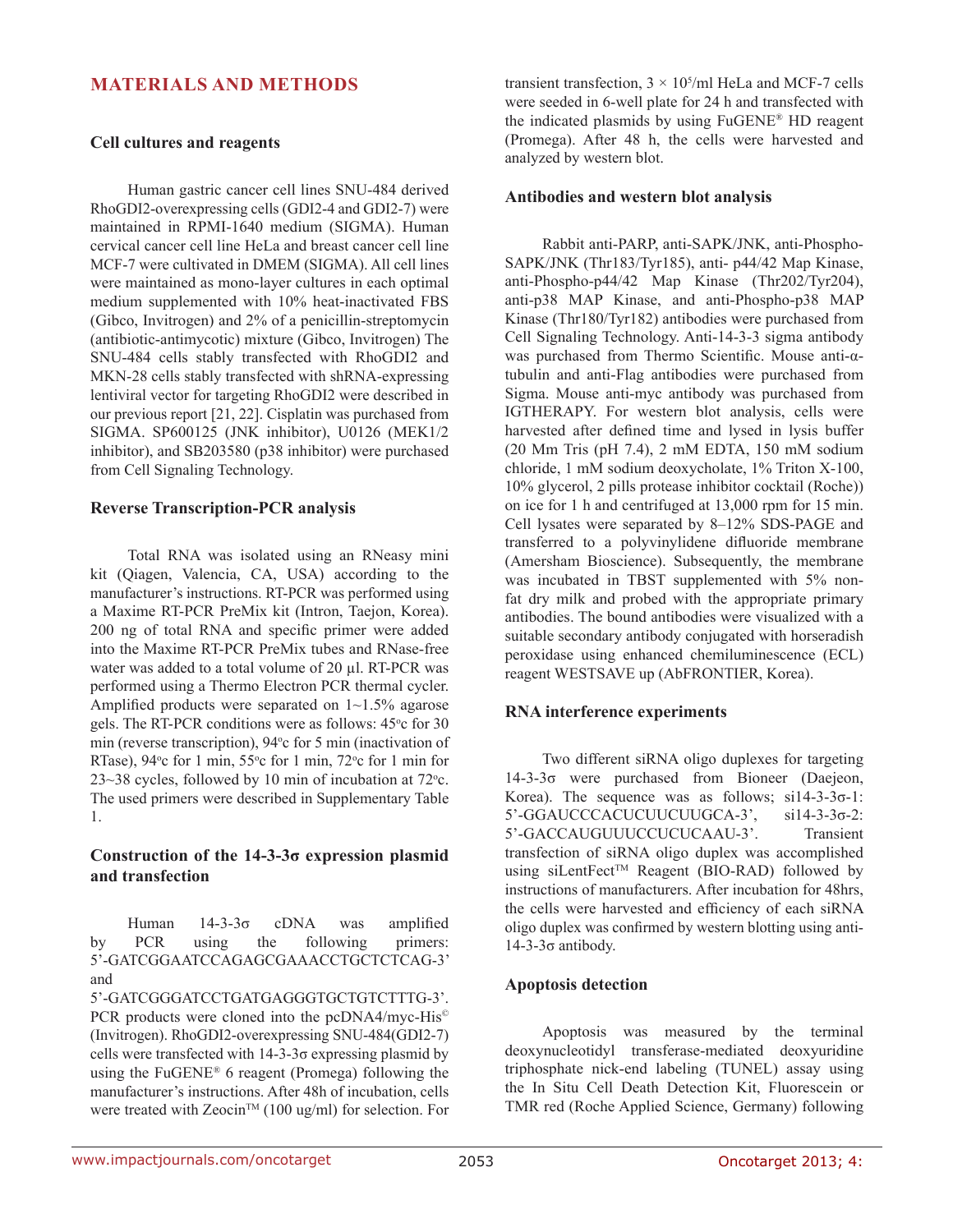the manufacturer's instruction. Cisplatin-treated or nontreated cells were washed with cold PBS and fixed with 4% paraformaldehyde. Fixed cells were permeabilized and stained using the TUNEL reaction mixture in the dark. The cells were then stained with 1  $\mu$ g/ml DAPI solution for 5 min at room temperature in the dark and observed under a fluorescence microscope. The apoptosis rate was quantified by the TUNEL-positive rate.

#### **Tumorigenicity in nude mice**

For tumorigenicity experiments, six-weekold female BALB/cSlc-nude mice were injected subcutaneously with  $5.5 \times 10^6$  SNU-484(GDI2-7/14-3-3σ-2) or SNU-484(GDI2-7/Mock) cells. When tumors measured an average volume of 50 mm<sup>3</sup>, the mice (12 per group) were treated with cisplatin (5mg/ kg, 2 times a week) or physiological saline for three weeks. Tumors were measured with calipers to estimate volume $(0.5 \times width^2 \times length)$ . All animal experiments were approved by the Institutional Animal Care and Use Committees (IACUC) of Gyeongsang National University and followed National Research Council Guidelines.

#### **Invasion and migration assay**

The invasion ability of cancer cells was assessed using a matrigel-based transwell system. Briefly, 24 well cell culture plate inserts with 8-μm pore size polycarbonate membrane (Corning, NY, USA) were precoated with 100 μl matrigel/DMEM solution (2.2 mg/ ml, BD Bioscience, Bedford, MA) and incubated at 37°c for 2 h or overnight at  $4^\circ$ c. All the cells were preincubated in serum-free media with or without inhibitors for 24 h.  $2.5 \times 10^5$  cells in 250 µl of medium (no serum) were placed in the insert and allowed to invade for 48 h. The lower chamber was filled with 750 µl of appropriated media containing 20% FBS. After incubation, medium remaining on top of the insert were removed by pipetting and non-invading cells on the upper surface of the insert membrane were removed with cotton swab. After washing twice with PBS, the insert membranes were fixed for 10 min with MeOH/Acetic acid  $(3:1)$  at -20 $^{\circ}$ c and stained with 50  $\mu$ g/ml propidium iodide (SIGMA) for 20 min at 37o c. The upper surface of the insert membrane was gently scrubbed with cotton swab again and washed with distilled water. Membranes were cut and mount on slide glass and the number of invaded cells was counted microscopically at  $100-200 \times$  magnification. For wound healing assays,  $4.9 \times 10^4$  cells in 70 µl of medium were seeded into Culture-Insert (Ibidi, Munich, Germany). After the cells were confluent, to inhibit the effect of cell proliferation, the cells were pretreated with 10µg/ml mitomycin C (SIGMA) for 2 h, and washed with culture medium. After removal of Culture-Insert, cells were incubated with

fresh media and photographs of the migration assay were taken at 0, 5, 15, 20, 25 and 30h using a phase-contrast microscope with digital camera. The cell migration was quantified by calculating the cell-covered area using WimScratch software (Wimasis, Munich, Germany).

#### **Proliferation assay**

The cells were placed in a 6-well plate at a concentration of  $3 \times 10^4$  cells per well. After incubation for 1 to 4 days, cells were trypsinized and resuspended in 3 ml of appropriate medium. Cell suspensions were centrifuged at 1000 rpm for 5 min. Cell pellets were resuspended in 1 ml of appropriate medium. The viable cells were counted with a hemocytometer after trypan blue staining.

#### **Statistical analysis**

We performed statistical analysis using the unipolar, paired Student *t*-test. The significance of the data was accepted when the *P* value was less than 0.05.

## **FUNDING**

This work was supported by grant from Basic Science Research Program through the National Research Foundation of Korea (NRF) funded by the Ministry of Education, Science and Technology (NRF-2011-0010805), and National R&D Program for Cancer Control, Ministry of Health, Welfare and Family affairs, Republic of Korea (0820050).

#### **CONFLICT OF INTEREST**

Authors have no conflict of interests

## **REFERENCES**

- 1 Jemal A, Bray F, Center MM, Ferlay J, Ward E, Forman D. Global cancer statistics. CA Cancer J Clin. 2011; 61: 69–90.
- 2 Sakuramoto S, Sasako M, Yamaguchi T, Kinoshita T, Fujii M, Nashimoto A, Furukawa H, Nakajima T, Ohashi Y, Imamura H, Higashino M, Yamamura Y, Kurita A, Arai K; ACTS-GC Group. Adjuvant chemotherapy for gastric cancer with S-1, an oral fluoropyrimidine. N Engl J Med. 2007; 357: 1810-1820.
- 3 Barocas DA, Clark PE. Bladder cancer. Curr Opin Oncol. 2008; 20: 307-314.
- 4 Ferraldeschi R, Baka S, Jyoti B, Faivre-Finn C, Thatcher N, Lorigan P. Modern management of small-cell lung cancer. Drugs. 2007; 67: 2135-2152.
- 5 Kelland L. The resurgence of platinum-based cancer chemotherapy. Nat Rev Cancer. 2007; 7: 573-584.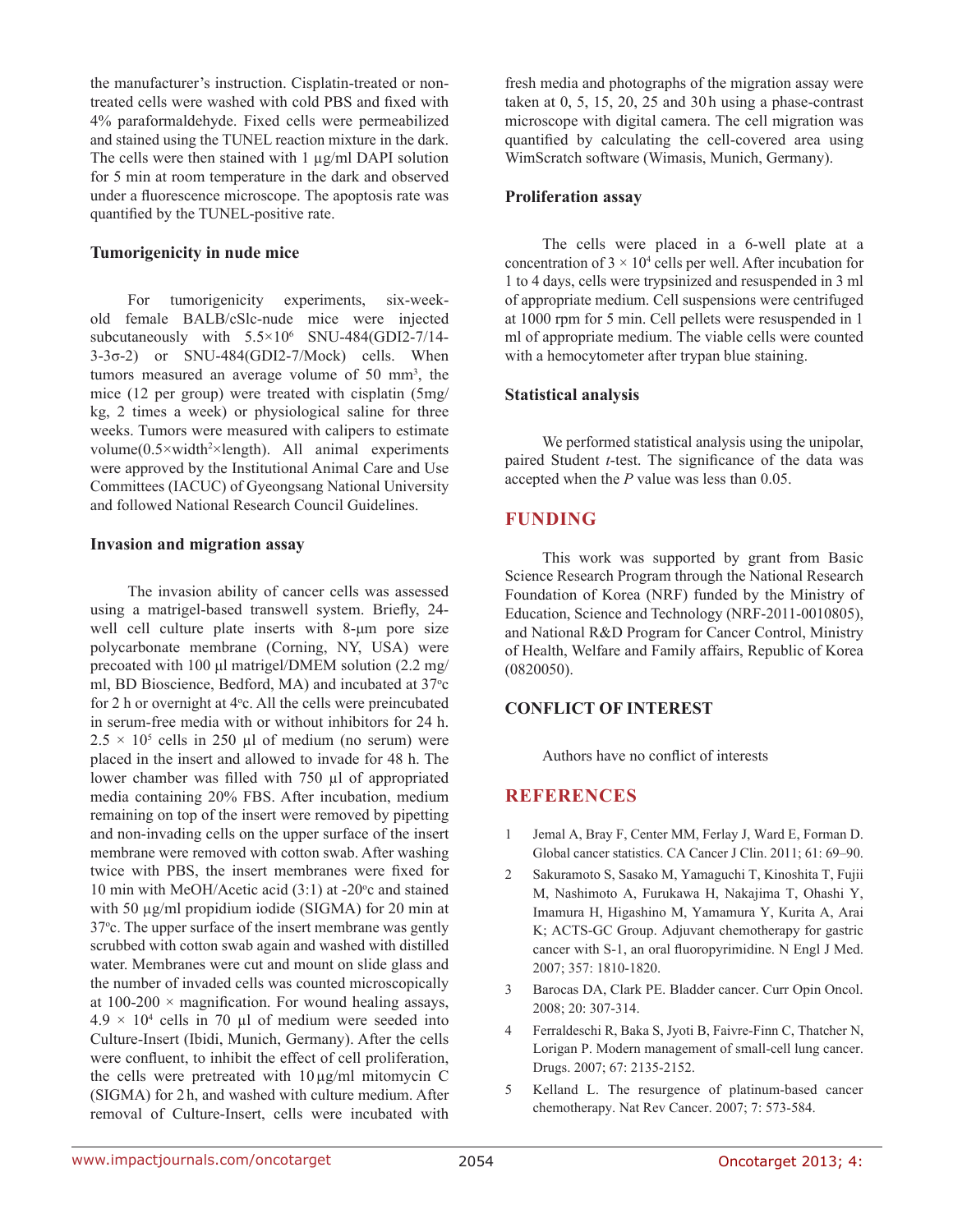- 6 Moehler M, Galle PR, Gockel I, Junginger T, Schmidberger H. The multidisciplinary management of gastrointestinal cancer. Multimodal treatment of gastric cancer. Best Pract Res Clin Gastroenterol. 2007; 21: 965-981.
- 7 Yuan J N, Chao Y, Lee WP, Li CP, Lee RC, Chang FY, Yen SH, Lee SD, Whang-Peng J. Chemotherapy with etoposide, doxorubicin, cisplatin, 5-fluorouracil, and leucovorin for patients with advanced hepatocellular carcinoma. Med Oncol. 2008; 25: 201-206.
- 8 Wagner AD, Grothe W, Haerting J, Kleber G, Grothey A, Fleig WE. Chemotherapy in advanced gastric cancer: a systematic review and meta-analysis based on aggregate data. J Clin Oncol. 2006; 24: 2903-2909.
- 9 Price TJ, Shapiro JD, Segelov E, Karapetis CS, Pavlakis N, Van Cutsem E, Shah MA, Kang YK, Tebbutt NC. Management of advanced gastric cancer. Expert Rev Gastroenterol Hepatol 2012; 6: 199-208.
- 10 Andrews PA, Jones JA, Varki NM, Howell SB. Rapid emergence of acquired cis-diamminedichloroplatinum(II) resistance in an in vivo model of human ovarian carcinoma. Cancer Commun. 1990; 2: 93-100.
- 11 Saka M, Katai H, Fukagawa T, Nijjar R, Sano T. Recurrence in early gastric cancer with lymph node metastasis. Gastric Cancer. 2008; 11: 214-218.
- 12 Heasman SJ, Ridley AJ. Mammalian Rho GTPases: new insights into their functions from in vivo studies. Nat Rev Mol Cell Biol. 2008; 9: 690–701.
- 13 Jaffe AB, Hall A. Rho GTPases: biochemistry and biology. Annu Rev Cell Dev Biol. 2005; 21: 247–269.
- 14 Cho HJ, Baek KE, Yoo J. RhoGDI2 as a therapeutic target in cancer. Expert Opin Ther Targets. 2010; 14: 67-75.
- 15 Zhang Y, Rivera Rosado LA, Moon SY, Zhang B. Silencing of D4-GDI inhibits growth and invasive behavior in MDA-MB-231 cells by activation of Rac-dependent p38 and JNK signaling. J Biol Chem. 2009; 284: 12956–12965.
- 16 Moissoglu K, McRoberts KS, Meier JA, Theodorescu D, Schwartz MA. Rho GDP dissociation inhibitor 2 suppresses metastasis via unconventional regulation of Rho GTPases. Cancer Res. 2009; 69: 2838–2844.
- 17 Gildea JJ, Seraj MJ, Oxford G, Harding MA, Hampton GM, Moskaluk CA, Frierson HF, Conaway MR, Theodorescu D. RhoGDI2 is an invasion and metastasis suppressor gene in human cancer. Cancer Res. 2002; 62: 6418-6423.
- 18 Theodorescu D, Sapinoso LM, Conaway MR, Oxford G, Hampton GM, Frierson HF Jr. Reduced expression of metastasis suppressor RhoGDI2 is associated with decreased survival for patients with bladder cancer. Clin Cancer Res. 2004; 10: 3800-3806.
- 19 Tapper J, Kettunen E, El-Rifai W, Seppälä M, Andersson LC, Knuutila S. Changes in gene expression during progression of ovarian carcinoma. Cancer Genet Cytogenet. 2001; 128: 1-6.
- 20 Zhang Y, Zhang B. D4-GDI, a Rho GTPase regulator, promotes breast cancer cell invasiveness. Cancer Res. 2006;

66: 5592-5598.

- 21 Cho HJ, Baek KY, Park SM, Kim IK, Choi YL, Cho HJ, Nam IK, Hwang EM, Park JY, Han JY, Kang SS, Kim DC, Lee WS, Lee MN, Oh GT, Kim JW et al. RhoGDI2 expression is associated with tumor growth and malignant progression of gastric cancer. Clin Cancer Res. 2009; 15: 2612-2619.
- 22 Cho HJ, Baek KE, Park SM, Kim IK, Nam IK, Choi YL, Park SH, Im MJ, Choi J, Ryu J, Kim JW, Lee CW, Kang SS, Yoo J. RhoGDI2 confers gastric cancer cells resistance against cisplatin-induced apoptosis by upregulation of Bcl-2 expression. Cancer Lett. 2011; 311: 48-56.
- 23 Cho HJ, Baek KE, Kim IK, Park SM, Choi YL, Nam IK, Park SH, Im MJ, Yoo JM, Ryu KJ, Oh YT, Hong SC, Kwon OH, Kim JW, Lee CW, Yoo J. Proteomics-based strategy to delineate the molecular mechanisms of RhoGDI2-induced metastasis and drug resistance in gastric cancer. J Proteome Res. 2012; 11: 2355-2364.
- 24 Sang M, Li Y, Ozaki T, Ono S, Ando K, Yamamoto H, Koda T, Geng C, Nakagawara A. p73-dependent induction of 14-3-3sigma increases the chemo-sensitivity of drugresistant human breast cancers. Biochem Biophys Res Commun. 2006; 347: 327-333.
- 25 Zheng G, Xiong Y, Yi S, Zhang W, Peng B, Zhang Q, He Z. 14-3-3σ regulation by p53 mediates a chemotherapy response to 5-fluorouracil in MCF-7 breast cancer cells via Akt inactivation. FEBS Lett. 2012; 586: 163-168.
- 26 Satoh J, Tabunoki H, Nanri Y, Arima K, Yamamura T. Human astrocytes express 14-3-3 sigma in response to oxidative and DNA-damaging stresses. Neurosci Res. 2006; 56: 61-72.
- 27 Feng XP, Yi H, Li MY, Li XH, Yi B, Zhang PF, Li C, Peng F, Tang CE, Li JL, Chen ZC, Xiao ZQ. Identification of biomarkers for predicting nasopharyngeal carcinoma response to radiotherapy by proteomics. Cancer Res. 2010; 70: 3450-3462.
- 28 Abbracchio MP, Camurri A, Ceruti S, Cattabeni F, Falzano L, Giammarioli AM, Jacobson KA, Trincavelli L, Martini C, Malorni W, Fiorentini C. The A3 adenosine receptor induces cytoskeleton rearrangement in human astrocytoma cells via a specific action on Rho proteins. Ann N Y Acad Sci. 2001; 939: 63-73.
- 29 Barone I, Brusco L, Gu G, Selever J, Beyer A, Covington KR et al. Loss of Rho GDIα and resistance to tamoxifen via effects on estrogen receptor α. J Natl Cancer Inst. 2011; 103: 538-552.
- 30 Ronneburg H, Span PN, Kantelhardt E, Dittmer A, Schunke D, Holzhausen HJ, Sweep FC, Dittmer J. Rho GDP dissociation inhibitor alpha expression correlates with the outcome of CMF treatment in invasive ductal breast cancer. Int J Oncol. 2010; 36: 379-386.
- 31 Zhang B, Zhang Y, Dagher MC, Shacter E. Rho GDP dissociation inhibitor protects cancer cells against druginduced apoptosis. Cancer Res. 2005; 65: 6054-6062.